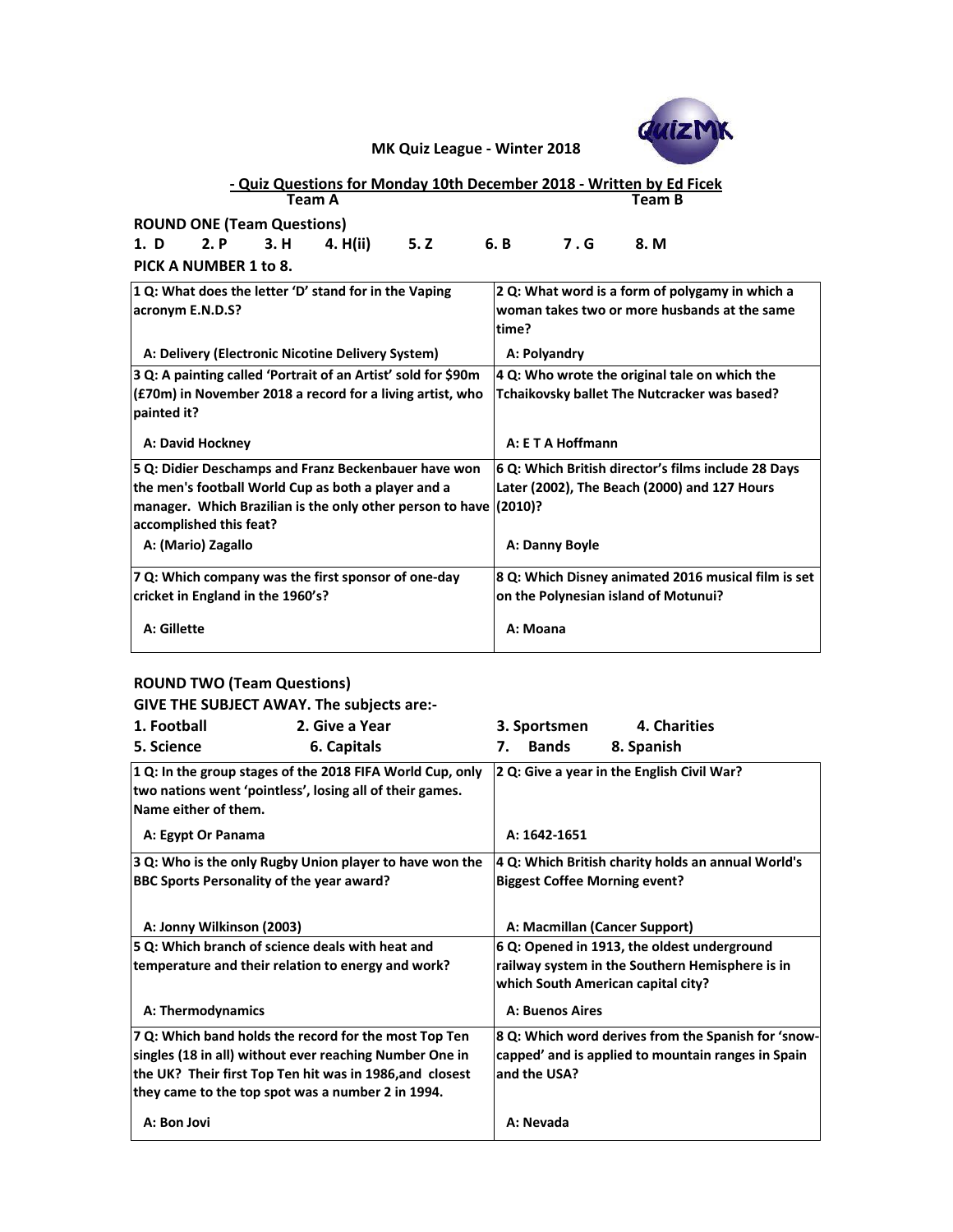**The Categories are:-**

| <b>1 &amp; 2 2018 Pop Music</b> | 3 & 4 Perfumes         |
|---------------------------------|------------------------|
| 5 R. A Claccical Musicians      | <b>7 R. R TV Soans</b> |

| אס פון ואוויוואונגאוט ס                                                                                                 | <b>1 &amp; O I V JUANS</b>                                                                                |
|-------------------------------------------------------------------------------------------------------------------------|-----------------------------------------------------------------------------------------------------------|
| 1 Q: Which female artist featured with Calvin Harris on the<br>song "One Kiss" that spent 8 weeks at number one earlier | 2 Q: Which male artist featured with Calvin Harris on<br>the song "Promises" that spent 5 weeks at number |
| this year?                                                                                                              | one earlier this year?                                                                                    |
| A: Dua Lupa                                                                                                             | A: Sam Smith                                                                                              |
| 3 Q: Which Perfume House produces Fahrenheit?                                                                           | 4 Q: Which Perfume House produces Opium?                                                                  |
| A: Dior                                                                                                                 | <b>A: Yves St Laurent</b>                                                                                 |
| 5 Q: The classical musicians Victoria Mullova, Jascha Heifetz                                                           | 6 Q: The classical musicians Stephen Isserlis, Paul                                                       |
| and David Oistrakh are associated with which instrument?                                                                | Tortelier and Yo Yo Ma are associated with which<br>instrument?                                           |
| A: Violin                                                                                                               | A: Cello                                                                                                  |
| 7 Q: In which fictional borough of London is Eastenders set?                                                            | 8 Q: In which fictional town is Coronation Street set?                                                    |
| A: Walford                                                                                                              | A: Weatherfield                                                                                           |

**Team A Team B ROUND THREE (Individual Questions) (Jokers to be used, each team to nominate one player.) Team A to Answer First - Quiz Questions for Monday 10th December 2018 - Written by Ed Ficek**

**ROUND FOUR (Team Questions) THEME ROUND. This weeks theme is AROUND THE UK PICK A NUMBER 1 to 8.**

| $ 1 Q$ : In which city was the Hacienda Night Club in the 1980s $ 2 Q$ : In which British coastal town is Young's Seafood |               |
|---------------------------------------------------------------------------------------------------------------------------|---------------|
| and 1990s?                                                                                                                | headquarters? |

| A: Manchester                                               | A: Grimsby                                                                                                                                 |
|-------------------------------------------------------------|--------------------------------------------------------------------------------------------------------------------------------------------|
| $ 3 Q$ : What single word precedes these to give 3 towns in | 4 Q: Which Staffordshire town gives its name to a                                                                                          |
| <b>England - Ongar, Sodbury, Norton?</b>                    | rare breed of pig?                                                                                                                         |
| A: Chipping                                                 | A: Tamworth                                                                                                                                |
| 5 Q: In which British city is the concert venue Usher Hall? | 6 Q: Weston's, whose award winning Ciders include<br><b>Stowford Press, Mortimer's Orchard and Old Rosie</b><br>are based in which county? |
| A: Edinburgh                                                | A: Herefordshire                                                                                                                           |
| 7 Q: Which County has the most castles in England?          | 8 Q: Which South Yorkshire town is the birthplace of<br>Michael Parkinson?                                                                 |
| A: Northumberland                                           | A: Barnsley                                                                                                                                |



**MK Quiz League - Winter 2018**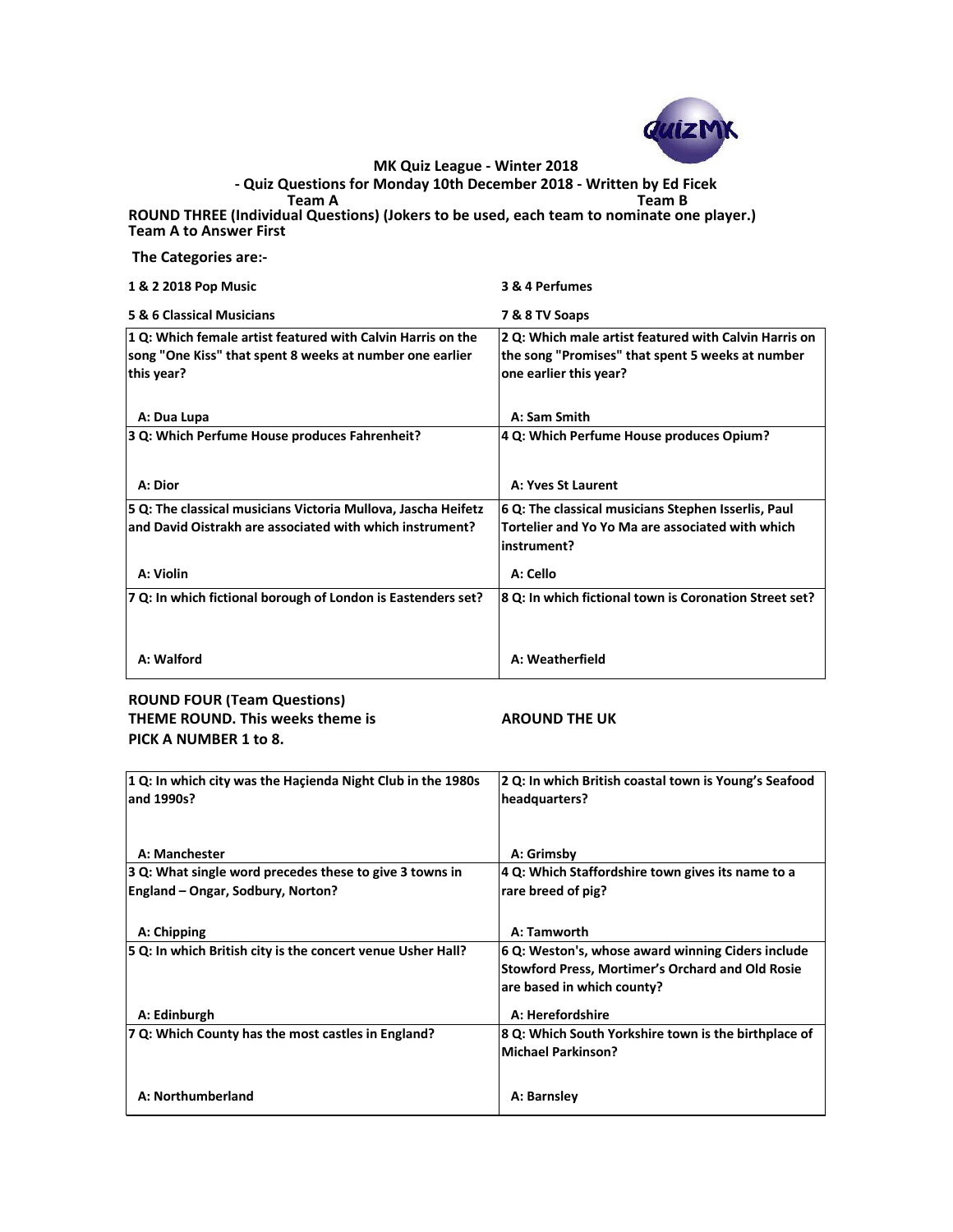# **ROUND FIVE (Team Questions)**

#### **POT LUCK. TEAM A to answer first.**

#### **PICK A NUMBER 1 to 8.**

| 2 Q: Which flavour of crisps?                 |
|-----------------------------------------------|
| A: Sour Cream & Chive                         |
| $ 4 Q$ : What is the meaning of this dingbat? |
|                                               |

| <b>A: Dame Sarah Storey</b>  | A: On the Open Road                  |
|------------------------------|--------------------------------------|
| 5 Q: Which actor is this?    | $ 6 Q:$ Who is this?                 |
| <b>A: Billy Bob Thornton</b> | A: Ben Elton                         |
| $ 7 Q:$ Who is this?         | 8 Q: Which car manufacturer is this? |
| A: Angela Merkel             | A: Lexus                             |

| 1 Q: "Getting To Know You" is a song from which Rodgers<br><b>8 Hammerstein musical?</b> | 2 Q: "Happy Talk" is a song from which Rodgers &<br>Hammerstein musical?                        |
|------------------------------------------------------------------------------------------|-------------------------------------------------------------------------------------------------|
| A: The King and I                                                                        | A: South pacific                                                                                |
| 3 Q: DRW is the airport code for which city?                                             | 4 Q: THR is the airport code for which city?                                                    |
|                                                                                          |                                                                                                 |
| A: Darwin                                                                                | A: Tehran                                                                                       |
| 5 Q: Lake Placid, a venue for two Winter Olympics, is in<br><b>which US state?</b>       | 6 Q: Squaw Valley, the venue for the 1960 Winter<br><b>Olympic Games, is in which US state?</b> |
| A: New York                                                                              | A: California                                                                                   |
| 7 Q: What colour is Mr Tickle (Excluding hat)?                                           | 8 Q: What colour is Mr Strong (Excluding hat)?                                                  |
| A: Orange (Hat is Light Blue)                                                            | A: Red (hat is Green)                                                                           |



### **Team A Team B - Quiz Questions for Monday 10th December 2018 - Written by Ed Ficek MK Quiz League - Winter 2018**

# **ROUND SIX ( TEAM QUESTIONS ) PICTURE PUZZLE - FULL NAME UNLESS STATED**

#### **PICK A NUMBER 1 to 8.**

#### **HALF TIME!**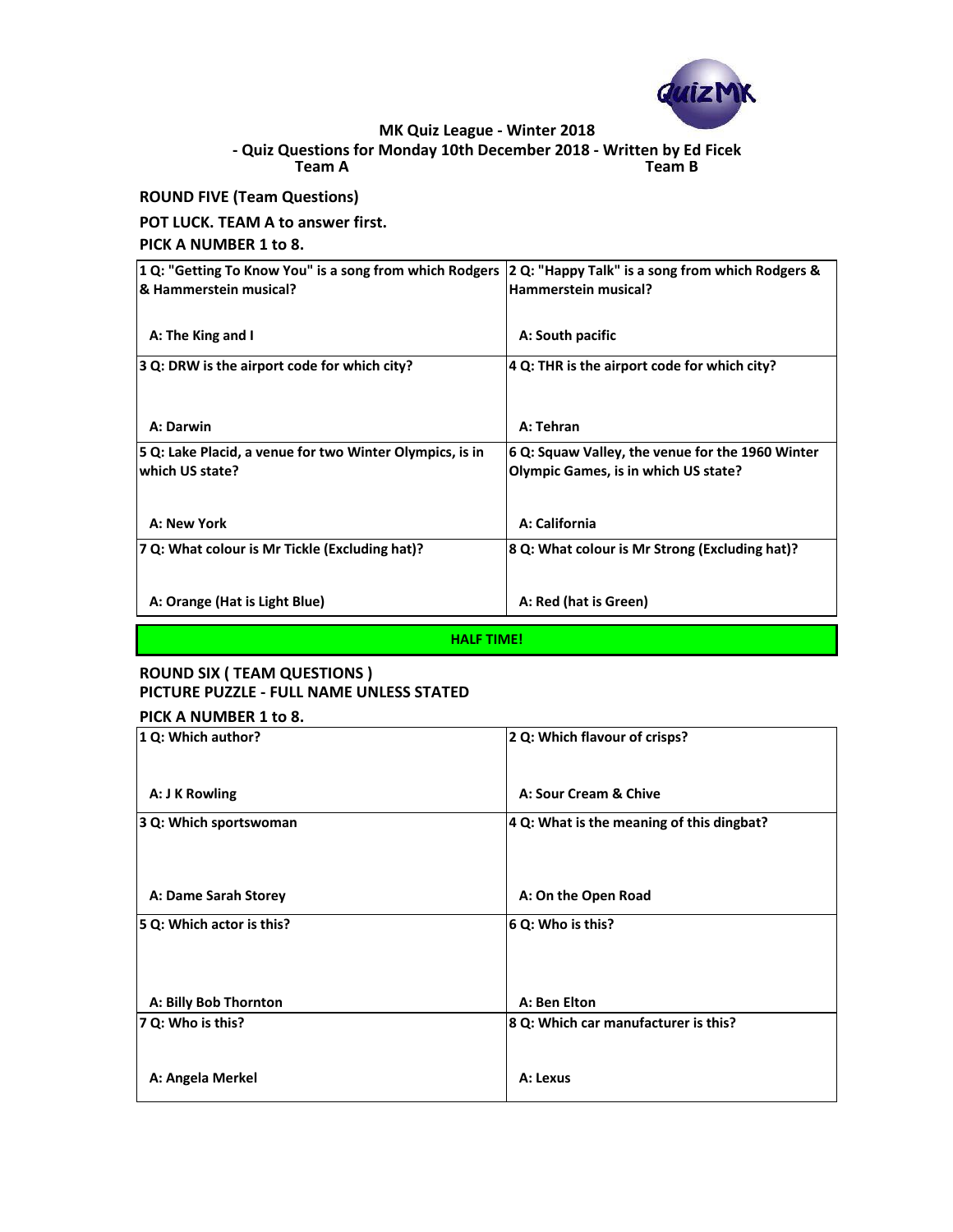**Team A Team B**

**ROUND SEVEN (Team Questions) Half and Half - Q1 - Q4 - Ghosts Q5 - Q8 - Cake PICK A NUMBER 1 to 8.**

| 1 Q: The 1990 film Ghost featured which song by the Righteous     | 2 Q: Whose ghost is supposed to haunt the Tower of          |
|-------------------------------------------------------------------|-------------------------------------------------------------|
| <b>Brothers?</b>                                                  | London with her head tucked underneath her arm?             |
|                                                                   |                                                             |
| <b>A: Unchained Melody</b>                                        | A: Anne Boleyn                                              |
| 3 Q: Who wrote the play Blithe Spirit about a séance?             | 4 Q: In 1986 which band released the song "(Waiting for)    |
|                                                                   | The Ghost Train", and got to number 18 in the UK Charts, it |
|                                                                   | was released shortly after the band had announced they      |
|                                                                   | were going to split?                                        |
| A: Noel Coward                                                    | A: Madness                                                  |
| 5 Q: Who hosted the TV show Through The Cakehole on Channel 4?    | 6 Q: "Let them eat cake" is a famous quote by Marie         |
|                                                                   | Antoinette – which Louis was she married to?                |
|                                                                   |                                                             |
| A: Jo Brand                                                       | A: Louis XVI                                                |
| 7 Q: In the rhyme Pat a Cake, Pat a Cake what letter was the cake | 8 Q: Which cake was allegedly made to celebrate Queen       |
| marked with?                                                      | Victoria's granddaughter marriage to Prince Louis in 1884?  |
|                                                                   |                                                             |
| A: B                                                              | A: Battenberg                                               |
|                                                                   |                                                             |

**ROUND EIGHT (Individual Questions) (Jokers to be used, each team to nominate one player.)**

**Team A to Answer First**

 **The Categories are:-**

**1 & 2 1980s Music 3 & 4 Car Manufacturers**

- 
- **5 & 6 Rugby Union 7 & 8 Africa**

| 1 Q: Who had a hit in 1980 with Rabbit?                     | 2 Q: Which group had a 1981 UK number one hit with           |
|-------------------------------------------------------------|--------------------------------------------------------------|
|                                                             | 'Jealous Guy'?                                               |
|                                                             |                                                              |
| A: Chas & Dave                                              |                                                              |
|                                                             | <b>A: Roxy Music</b>                                         |
| 3 Q: Which motor manufacturers make the Ignis?              | 4 Q: Which motor manufacturers make the Stonic?              |
|                                                             |                                                              |
| A: Suzuki                                                   | A: Kia                                                       |
|                                                             |                                                              |
| 5 Q: Which Premiership Rugby's teams home ground is Sixways | 6 Q: Which Premiership Rugby's teams home ground is          |
| <b>Stadium?</b>                                             | <b>Sandy Park?</b>                                           |
|                                                             |                                                              |
| <b>A: Worcester Warriors</b>                                | <b>A: Exeter Chiefs</b>                                      |
| 7 Q: In which country is the most easterly point of Africa? | 8 Q: In which country is the most northerly point of Africa? |
|                                                             |                                                              |
|                                                             |                                                              |
| A: Somalia (Ras Hafun in Somalia, 51°27′52″E)               | A: Tunisia (Ras ben Sakka in Tunisia (37°21′ N)              |
|                                                             |                                                              |

# **- Quiz Questions for Monday 10th December 2018 - Written by Ed Ficek**





### **MK Quiz League - Winter 2018**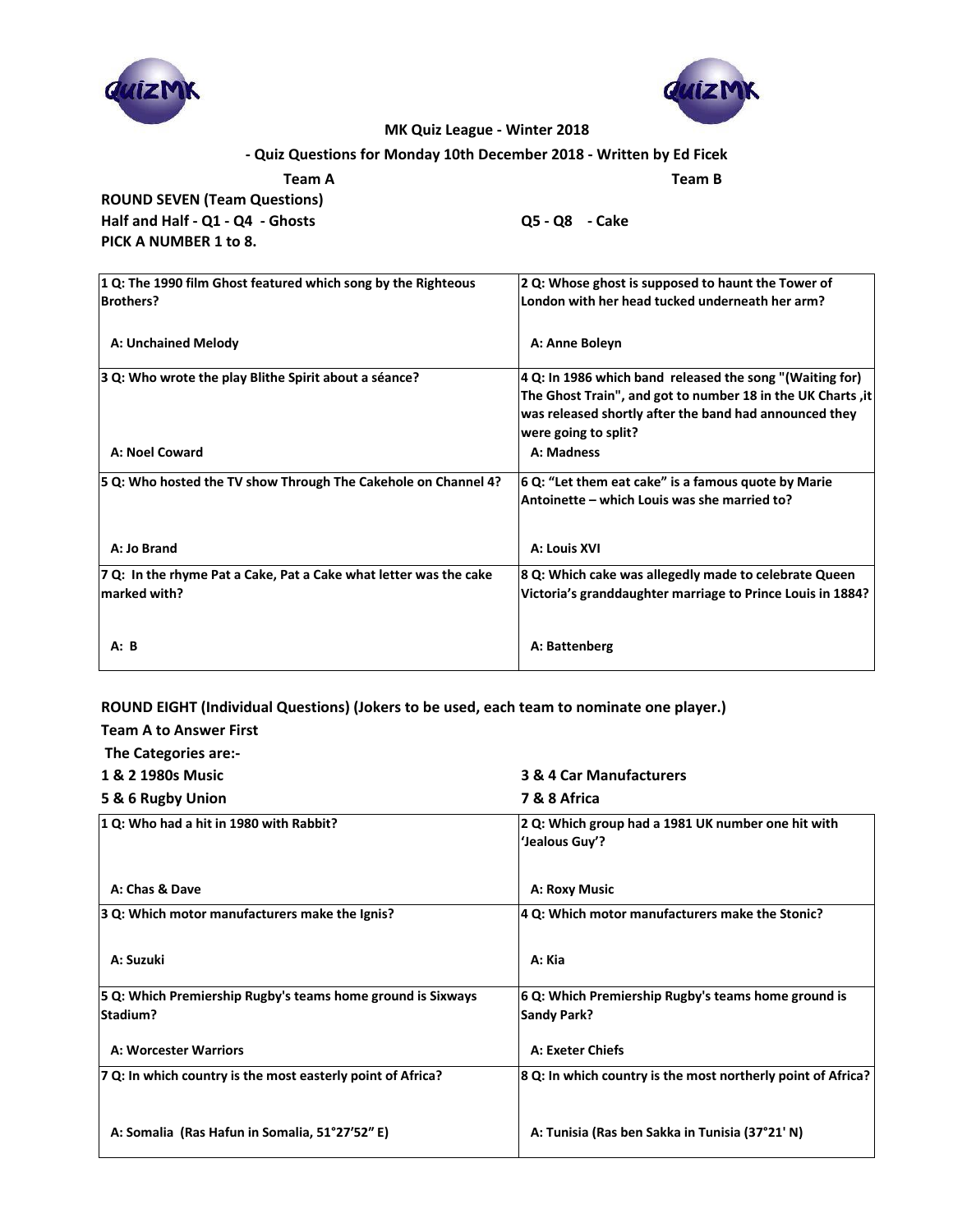| <b>MK Quiz League - Winter 2018</b>                                                                       |                                                   |
|-----------------------------------------------------------------------------------------------------------|---------------------------------------------------|
| - Quiz Questions for Monday 10th December 2018 - Written by Ed Ficek                                      |                                                   |
| Team A                                                                                                    | <b>Team B</b>                                     |
| <b>ROUND NINE (Team Questions)</b>                                                                        |                                                   |
|                                                                                                           |                                                   |
| <b>BLOCKBUSTERS ROUND: The Letters are</b>                                                                |                                                   |
| <b>5. GOG</b><br>1. KS<br><b>2. TOR</b><br><b>3. TD</b><br>4. WIR<br>PICK A NUMBER 1 to 8.                | <b>6. NCATBS</b><br><b>7. MS</b><br><b>8. FLT</b> |
| 1 Q: What medical syndrome is associated with the                                                         | 2 Q: In 1957 what was the name of the agreement   |
| presence of an extra 'X' chromosome in male humans?                                                       | which created the EEC (the Common Market)?        |
|                                                                                                           |                                                   |
| A: Klinefelter's syndrome                                                                                 | A: Treaty of Rome                                 |
| 3 Q: Which snooker player from Malta was known as the  4 Q: In 1984 Stevie Wonder's song I Just Called to |                                                   |
| Tornado?                                                                                                  | Say I Love You won the Academy Award for Best     |
|                                                                                                           | Song. In which film did it feature?               |
| A: Tony Drago                                                                                             | A: Woman in Red                                   |
|                                                                                                           |                                                   |
| 5 Q: The coast of Nigeria lies on which gulf, part of the                                                 | 6 Q: Released in 2016, Skeleton Tree is the 16th  |
| <b>Atlantic Ocean?</b>                                                                                    | studio album by which Australian band?            |
|                                                                                                           |                                                   |
| A: Gulf of Guinea                                                                                         | A: Nick Cave & The Bad Seeds                      |
| 7 Q: The Advertising Standards Authority reported it had                                                  | 8 Q: Which long standing mathematical puzzle was  |
| the most complaints in 2016 about a TV commercial for                                                     | solved by Andrew Wiles on 19th September 1994?    |
| which company? It featured a man strutting in stiletto                                                    |                                                   |
| heels and tight denim shorts.                                                                             |                                                   |
| <b>A: Money Supermarket</b>                                                                               | A: Fermat's Last Theorem                          |
|                                                                                                           |                                                   |

|                  | <b>ROUND TEN (Team Questions)</b>                      |                    |                                                 |
|------------------|--------------------------------------------------------|--------------------|-------------------------------------------------|
|                  | <b>GIVE THE SUBJECT AWAY. The subjects are:-</b>       |                    |                                                 |
| 1. Dickens       | 2. Football                                            | 3. Countries       | 4. Food                                         |
| <b>5. Rivers</b> | 6. Companies                                           | <b>Words</b><br>7. | 8. Treaties                                     |
|                  | 1 Q: In Charles Dickens' "A Christmas Carol", who says |                    | 2 Q: Which Ladies football team won their first |

| "Merry Christmas, One and All!"?                                                                        | game since 2016 in November 2018, ending a run of<br>$ 41$ games without a win?    |
|---------------------------------------------------------------------------------------------------------|------------------------------------------------------------------------------------|
| A: Tiny Tim.                                                                                            | A: Yeovil Town Ladies (Accept Yeovil)                                              |
| 3 Q: Which country was ruled from the Peacock Throne?                                                   | 4 Q: With what are Japanese dishes referred to as<br><b>SUNOMONO dressed with?</b> |
| A: Iran (prior to 1979)                                                                                 | A: Vinegar                                                                         |
| 5 Q: Which river flows past Balmoral Castle?                                                            | 6 Q: Which company makes the "Coolpix" series of<br>digital cameras?               |
| <b>A: River Dee</b>                                                                                     | A: Nikon                                                                           |
| 7 Q: What kind of casual shoe is also the name of a<br>group of venomous snakes found around the world? | 8 Q: The signing of which treaty brought the First<br>World War to an end?         |
| A: Moccasin                                                                                             | A: Versailles                                                                      |